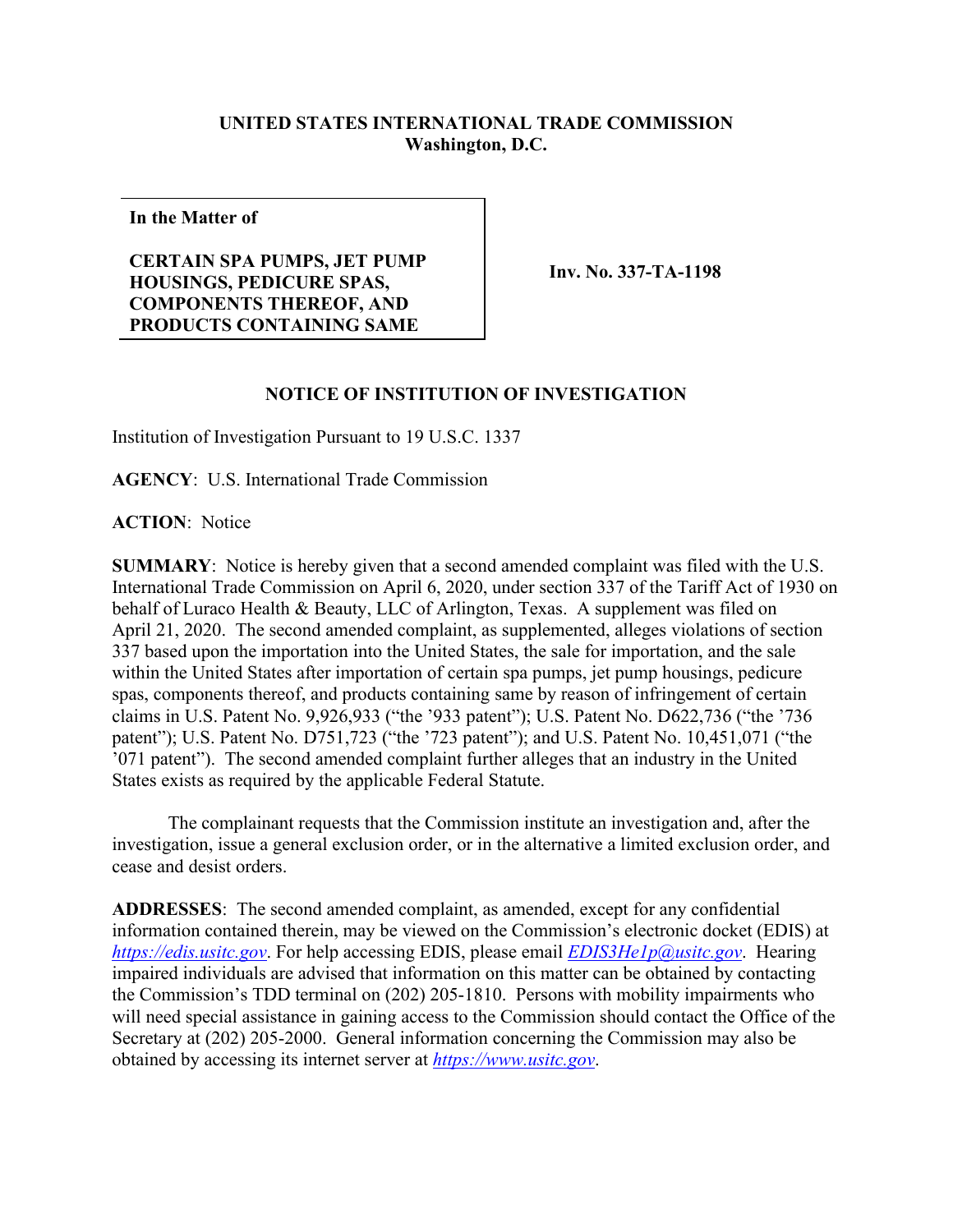**FOR FURTHER INFORMATION CONTACT**: Pathenia Proctor, Office of Unfair Import Investigations, U.S. International Trade Commission, telephone (202) 205-2560.

## **SUPPLEMENTARY INFORMATION**:

**AUTHORITY**: The authority for institution of this investigation is contained in section 337 of the Tariff Act of 1930, as amended, 19 U.S.C. 1337, and in section 210.10 of the Commission's Rules of Practice and Procedure, 19 C.F.R. 210.10 (2019).

**SCOPE OF INVESTIGATION**: Having considered the second amended complaint, the U.S. International Trade Commission, on May 5, 2020, **ORDERED THAT** –

(1) Pursuant to subsection (b) of section 337 of the Tariff Act of 1930, as amended, an investigation be instituted to determine whether there is a violation of subsection (a)(1)(B) of section 337 in the importation into the United States, the sale for importation, or the sale within the United States after importation of certain products identified in paragraph (2) by reason of infringement of one or more of claims 1, 18, and 50 of the '933 patent; claim 1 of the '736 patent; claim 1 of the '723 patent; and claims 1, 10, and 19 of the '071 patent, and whether an industry in the United States exists as required by subsection (a)(2) of section 337;

(2) Pursuant to section 210.10(b)(1) of the Commission's Rules of Practice and Procedure, 19 C.F.R. 210.10(b)(1), the plain language description of the accused products or category of accused products, which defines the scope of the investigation, is "spa pumps, jet pump housings, jet assemblies, spa jets, magnetic jet pumps, and pedicure spas used in nail and pedicure salons";

(3) For the purpose of the investigation so instituted, the following are hereby named as parties upon which this notice of investigation shall be served:

(a) The complainant is:

Luraco Health & Beauty, LLC 1140 107th Street Arlington, Texas 76011

(b) The respondents are the following entities alleged to be in violation of section 337, and are the parties upon which the second amended complaint is to be served:

> GTP International Corp. 11090 Grader St. Dallas, Texas 75238

> Lac Long U.S., Inc. 7400 Hazard Ave. Westminster, CA 92683